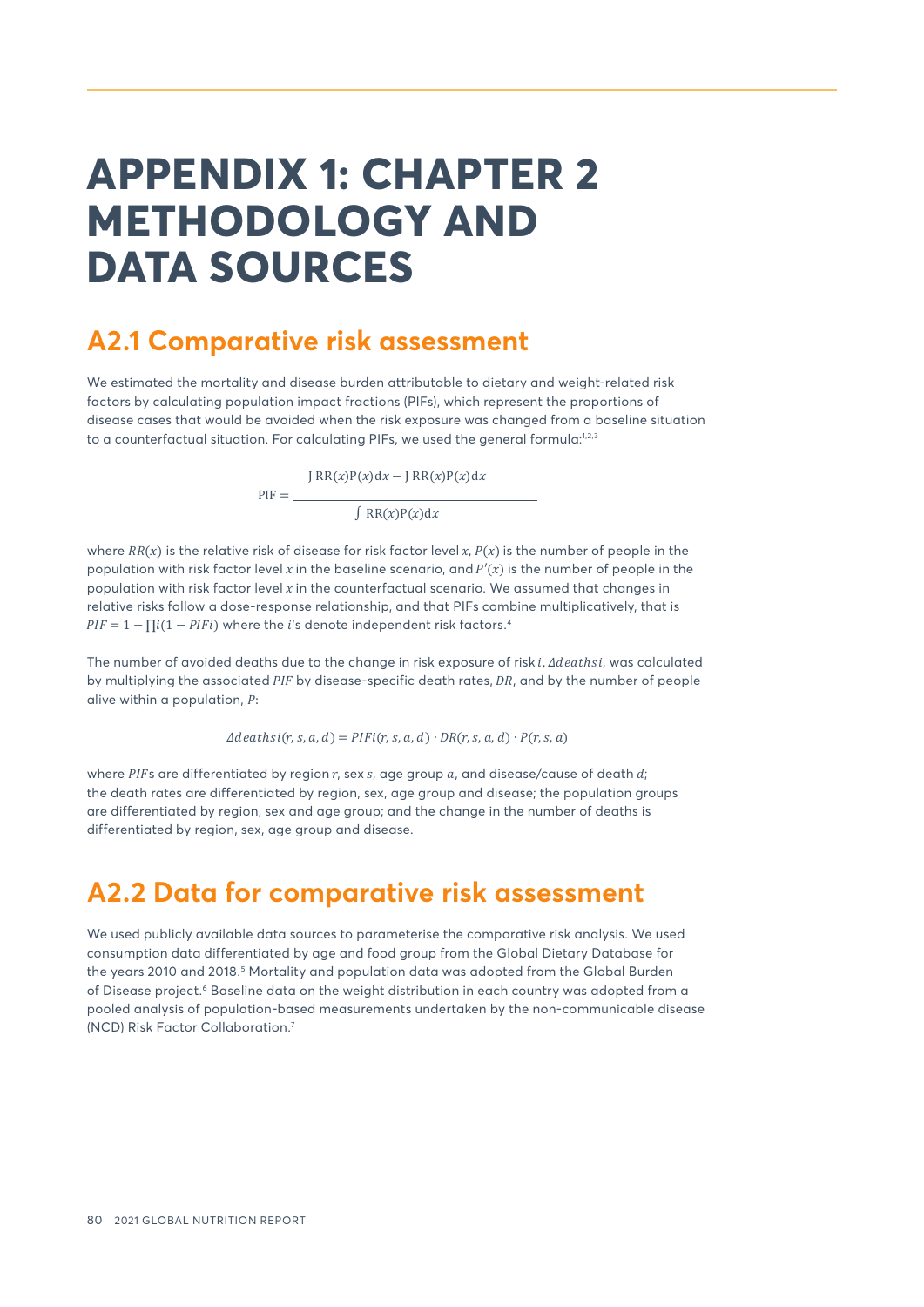<span id="page-1-0"></span>The relative risk estimates that relate the risk factors to the disease endpoints were adopted from meta-analyses of prospective cohort studies for dietary weight-related risks.[8,9,10,11,12,13,14,15,16](#page-8-0) In line with the meta-analyses, we included non-linear dose-response relationships for fruits and vegetables, and nuts and seeds, and assumed linear dose-response relationships for the remaining risk factors. As our analysis was primarily focused on mortality from chronic diseases, we focused on adults aged 20 years or older, and we adjusted the relative-risk estimates for attenuation with age based on a pooled analysis of cohort studies focused on metabolic risk factors,<sup>17</sup> in line with other assessments[.18](#page-8-0)

SI Table 1 provides an overview of the relative-risk parameters used. For the counterfactual scenario, we defined theoretical minimum risk exposure levels (TMRELs) as follows: 300 grams per day (g/d) for fruits, 500g/d for vegetables, 100g/d for legumes, 20g/d for nuts and seeds, 125g/d for whole grains, 0g/d for red meat, 0g/d for processed meat, 0ml/d for sugar-sweetened beverages, and no underweight, overweight or obesity. The TMRELs are in line with those defined by the Nutrition and Chronic Diseases Expert Group (NutriCoDE),<sup>19</sup> with the exception that we used a higher value for vegetables, and we used zero as minimal risk exposure for red meat, in each case based on a more comprehensive meta-analysis.

The selection of risk-disease associations used in the health analysis was supported by available criteria used to judge the certainty of evidence, such as the Bradford-Hill criteria used by NutriCoDE, the World Cancer Research Fund criteria used by the Global Burden of Disease project,<sup>[20](#page-9-0)</sup> as well as the NutriGrade scoring system (SI Table 2).<sup>21</sup> The quality of evidence in metaanalyses that covered the same risk-disease associations as used here was graded with NutriGrade as moderate or high for all risk-disease pairs included in the analysis.[22](#page-9-0) In addition, NutriCoDE graded the evidence for a causal association of 10 of the 15 cardiometabolic risk associations included in the analysis as probable or convincing, and the World Cancer Research Fund graded all five of the cancer associations as probable or convincing.[23](#page-9-0) The certainty of evidence grading in each case relates to the general relationship between a risk factor and a health outcome, and not to a specific relative-risk value.

We did not include all available risk-disease associations that were graded as having a moderate certainty of evidence and showed statistically significant results in the meta- analyses that included NutriGrade assessments. That was because for some associations, such as for milk $^{24,25}$  and fish, $^{26,27}$  $^{26,27}$  $^{26,27}$ more detailed meta-analyses (with more sensitivity analyses) were available that indicated potential confounding with other major dietary risks. Such sensitivity analyses were not presented in the meta-analyses that included NutriGrade assessments, but they are important for health assessments that evaluate changes in multiple risk factors. Based on a recent analysis, we might also omit fish as a risk factor.<sup>[28](#page-9-0)</sup>

We calculated uncertainty intervals associated with changes in mortality based on standard methods of error propagation and the confidence intervals of the relative risk parameters. For the error propagation, we approximated the error distribution of the relative risks by a normal distribution and used that side of deviations from the mean which was largest. This method leads to conservative and potentially larger uncertainty intervals as probabilistic methods, such as Monte Carlo sampling, but it has significant computational advantages, and is justified for the magnitude of errors dealt with here (<50%) (see e.g. IPCC Uncertainty Guidelines).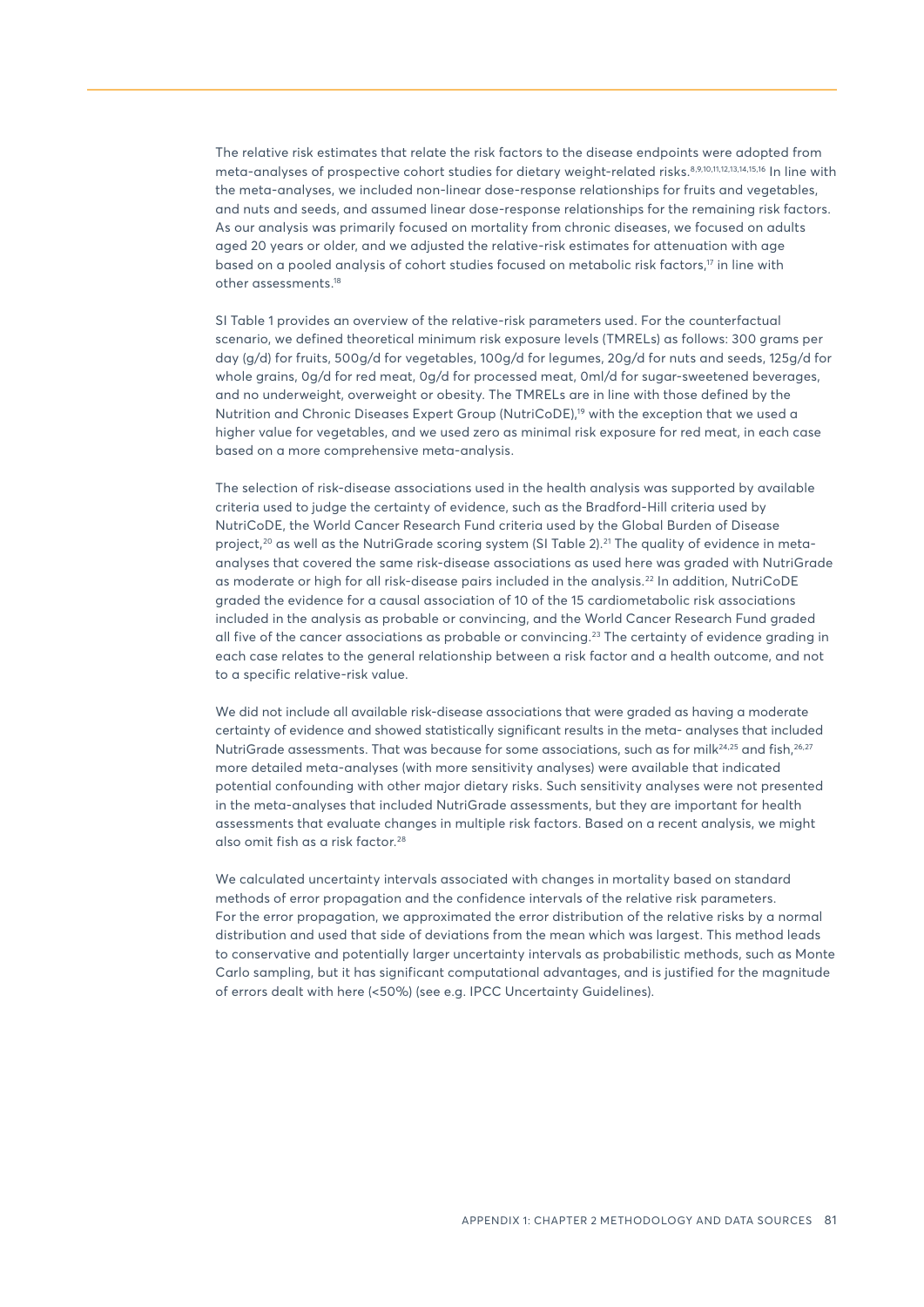Relative risk parameters for dietary and weight-related risks

| <b>Food group</b>                                    | <b>Endpoint</b>     | <b>Unit</b>                                                                                               | RR mean | <b>RR</b> low | <b>RR</b> high | <b>Reference</b>            |
|------------------------------------------------------|---------------------|-----------------------------------------------------------------------------------------------------------|---------|---------------|----------------|-----------------------------|
| <b>Processed meat</b>                                | <b>CHD</b>          | 50 g/d                                                                                                    | 1.27    | 1.09          | 1.49           | Bechthold et al (2019)      |
|                                                      | Stroke              | 50 g/d                                                                                                    | 1.17    | 1.02          | 1.34           | Bechthold et al (2019)      |
|                                                      | Colorectal cancer   | 50 g/d                                                                                                    | 1.17    | 1.10          | 1.23           | Schwingshackl et al (2018)  |
|                                                      | Type-2 diabetes     | 50 g/d                                                                                                    | 1.37    | 1.22          | 1.55           | Schwingshackl et al (2017)  |
|                                                      | <b>CHD</b>          | $100$ g/d                                                                                                 | 1.15    | 1.08          | 1.23           | Bechthold et al (2019)      |
| <b>Red meat</b>                                      | Stroke              | $100$ g/d                                                                                                 | 1.12    | 1.06          | 1.17           | Bechthold et al (2019)      |
|                                                      | Colorectal cancer   | $100$ g/d                                                                                                 | 1.12    | 1.06          | 1.19           | Schwingshackl et al (2018)  |
|                                                      | Type-2 diabetes     | 100 g/d                                                                                                   | 1.17    | 1.08          | 1.26           | Schwingshackl et al (2017)  |
| <b>Sugary drinks</b>                                 | <b>CHD</b>          | 250 ml/d                                                                                                  | 1.17    | 1.10          | 1.27           | Xi et al (2015)             |
|                                                      |                     | 250 ml/d                                                                                                  | 1.28    | 1.12          | 1.46           | Imamura et al (2015)        |
|                                                      | Type-2 diabetes     | 100 g/d                                                                                                   | 0.95    | 0.92          | 0.99           | Aune et al (2017)           |
|                                                      | <b>CHD</b>          | $100$ g/d                                                                                                 | 0.77    | 0.70          | 0.84           | Aune et al (2017)           |
| <b>Fruits</b>                                        | Stroke              | $100$ g/d                                                                                                 | 0.94    | 0.91          | 0.97           | Aune et al (2017)           |
|                                                      | Cancer              | 100 g/d                                                                                                   | 0.84    | 0.80          | 0.88           | Aune et al (2017)           |
| <b>Vegetables</b>                                    | CHD                 | 100 g/d                                                                                                   | 0.93    | 0.91          | 0.95           | Aune et al (2017)           |
|                                                      | Cancer              | 57 g/d                                                                                                    | 0.86    | 0.78          | 0.94           | Afshin et al (2014)         |
| Legumes                                              | <b>CHD</b>          | 28 g/d                                                                                                    | 0.71    | 0.63          | 0.80           | Aune et al (2016)           |
| Nuts                                                 | <b>CHD</b>          | 30 g/d                                                                                                    | 0.87    | 0.85          | 0.90           | Aune et al (2016b)          |
| <b>Whole grains</b>                                  | Cancer              | 30 g/d                                                                                                    | 0.95    | 0.93          | 0.97           | Aune et al (2016b)          |
|                                                      | Type-2 diabetes     | 30 g/d                                                                                                    | 0.65    | 0.61          | 0.70           | Aune et al (2016b)          |
| Underweight                                          | <b>CHD</b>          | 15 <bmi<18.5< td=""><td>1.17</td><td>1.09</td><td>1.24</td><td>Global BMI Collab (2016)</td></bmi<18.5<>  | 1.17    | 1.09          | 1.24           | Global BMI Collab (2016)    |
|                                                      | Stroke              | 15 <bmi<18.5< td=""><td>1.37</td><td>1.23</td><td>1.53</td><td>Global BMI Collab (2016)</td></bmi<18.5<>  | 1.37    | 1.23          | 1.53           | Global BMI Collab (2016)    |
|                                                      | Cancer              | 15 <bmi<18.5< td=""><td>1.10</td><td>1.05</td><td>1.16</td><td>Global BMI Collab (2016)</td></bmi<18.5<>  | 1.10    | 1.05          | 1.16           | Global BMI Collab (2016)    |
|                                                      | Respiratory disease | 15 <bmi<18.5< td=""><td>2.73</td><td>2.31</td><td>3.23</td><td>Global BMI Collab (2016)</td></bmi<18.5<>  | 2.73    | 2.31          | 3.23           | Global BMI Collab (2016)    |
|                                                      | <b>CHD</b>          | 25 <bmi<30< td=""><td>1.34</td><td>1.32</td><td>1.35</td><td>Global BMI Collab (2016)</td></bmi<30<>      | 1.34    | 1.32          | 1.35           | Global BMI Collab (2016)    |
|                                                      | Stroke              | 25 <bmi<30< td=""><td>1.11</td><td>1.09</td><td>1.14</td><td>Global BMI Collab (2016)</td></bmi<30<>      | 1.11    | 1.09          | 1.14           | Global BMI Collab (2016)    |
| Overweight                                           | Cancer              | 25 <bmi<30< td=""><td>1.10</td><td>1.09</td><td>1.12</td><td>Global BMI Collab (2016)</td></bmi<30<>      | 1.10    | 1.09          | 1.12           | Global BMI Collab (2016)    |
|                                                      | Respiratory disease | 25 <bmi<30< td=""><td>0.90</td><td>0.87</td><td>0.94</td><td>Global BMI Collab (2016)</td></bmi<30<>      | 0.90    | 0.87          | 0.94           | Global BMI Collab (2016)    |
|                                                      | Type-2 diabetes     | 25 <bmi<30< td=""><td>1.88</td><td>1.56</td><td>2.11</td><td>Prosp Studies Collab (2009)</td></bmi<30<>   | 1.88    | 1.56          | 2.11           | Prosp Studies Collab (2009) |
|                                                      | <b>CHD</b>          | 30 <bmi<35< td=""><td>2.02</td><td>1.91</td><td>2.13</td><td>Global BMI Collab (2016)</td></bmi<35<>      | 2.02    | 1.91          | 2.13           | Global BMI Collab (2016)    |
|                                                      | Stroke              | 30 <bmi<35< td=""><td>1.46</td><td>1.39</td><td>1.54</td><td>Global BMI Collab (2016)</td></bmi<35<>      | 1.46    | 1.39          | 1.54           | Global BMI Collab (2016)    |
| <b>Obesity (grade 1)</b>                             | Cancer              | 30 <bmi<35< td=""><td>1.31</td><td>1.28</td><td>1.34</td><td>Global BMI Collab (2016)</td></bmi<35<>      | 1.31    | 1.28          | 1.34           | Global BMI Collab (2016)    |
|                                                      | Respiratory disease | 30 <bmi<35< td=""><td>1.16</td><td>1.08</td><td>1.24</td><td>Global BMI Collab (2016)</td></bmi<35<>      | 1.16    | 1.08          | 1.24           | Global BMI Collab (2016)    |
|                                                      | Type-2 diabetes     | 30 <bmi<35< td=""><td>3.53</td><td>2.43</td><td>4.45</td><td>Prosp Studies Collab (2009)</td></bmi<35<>   | 3.53    | 2.43          | 4.45           | Prosp Studies Collab (2009) |
| <b>Obesity (grade 2)</b><br><b>Obesity (grade 3)</b> | <b>CHD</b>          | 30 <bmi<35< td=""><td>2.81</td><td>2.63</td><td>3.01</td><td>Global BMI Collab (2016)</td></bmi<35<>      | 2.81    | 2.63          | 3.01           | Global BMI Collab (2016)    |
|                                                      | Stroke              | 30 <bmi<35< td=""><td>2.11</td><td>1.93</td><td>2.30</td><td>Global BMI Collab (2016)</td></bmi<35<>      | 2.11    | 1.93          | 2.30           | Global BMI Collab (2016)    |
|                                                      | Cancer              | 30 <bmi<35< td=""><td>1.57</td><td>1.50</td><td>1.63</td><td>Global BMI Collab (2016)</td></bmi<35<>      | 1.57    | 1.50          | 1.63           | Global BMI Collab (2016)    |
|                                                      | Respiratory disease | 30 <bmi<35< td=""><td>1.79</td><td>1.60</td><td>1.99</td><td>Global BMI Collab (2016)</td></bmi<35<>      | 1.79    | 1.60          | 1.99           | Global BMI Collab (2016)    |
|                                                      | Type-2 diabetes     | 30 <bmi<35< td=""><td>6.64</td><td>3.80</td><td>9.39</td><td>Prosp Studies Collab (2009)</td></bmi<35<>   | 6.64    | 3.80          | 9.39           | Prosp Studies Collab (2009) |
|                                                      | <b>CHD</b>          | 30 <bmi<35< td=""><td>3.81</td><td>3.47</td><td>4.17</td><td>Global BMI Collab (2016)</td></bmi<35<>      | 3.81    | 3.47          | 4.17           | Global BMI Collab (2016)    |
|                                                      | Stroke              | 30 <bmi<35< td=""><td>2.33</td><td>2.05</td><td>2.65</td><td>Global BMI Collab (2016)</td></bmi<35<>      | 2.33    | 2.05          | 2.65           | Global BMI Collab (2016)    |
|                                                      | Cancer              | 30 <bmi<35< td=""><td>1.96</td><td>1.83</td><td>2.09</td><td>Global BMI Collab (2016)</td></bmi<35<>      | 1.96    | 1.83          | 2.09           | Global BMI Collab (2016)    |
|                                                      | Respiratory disease | 30 <bmi<35< td=""><td>2.85</td><td>2.43</td><td>3.34</td><td>Global BMI Collab (2016)</td></bmi<35<>      | 2.85    | 2.43          | 3.34           | Global BMI Collab (2016)    |
|                                                      | Type-2 diabetes     | 30 <bmi<35< td=""><td>12.49</td><td>5.92</td><td>19.82</td><td>Prosp Studies Collab (2009)</td></bmi<35<> | 12.49   | 5.92          | 19.82          | Prosp Studies Collab (2009) |

**Notes:** The parameters are mean and low and high values of 95% confidence intervals. We used non-linear dose-response relationships for fruits and vegetables, and nuts and seeds, as specified in the references, and we used linear dose-response relationships for the remaining risk factors.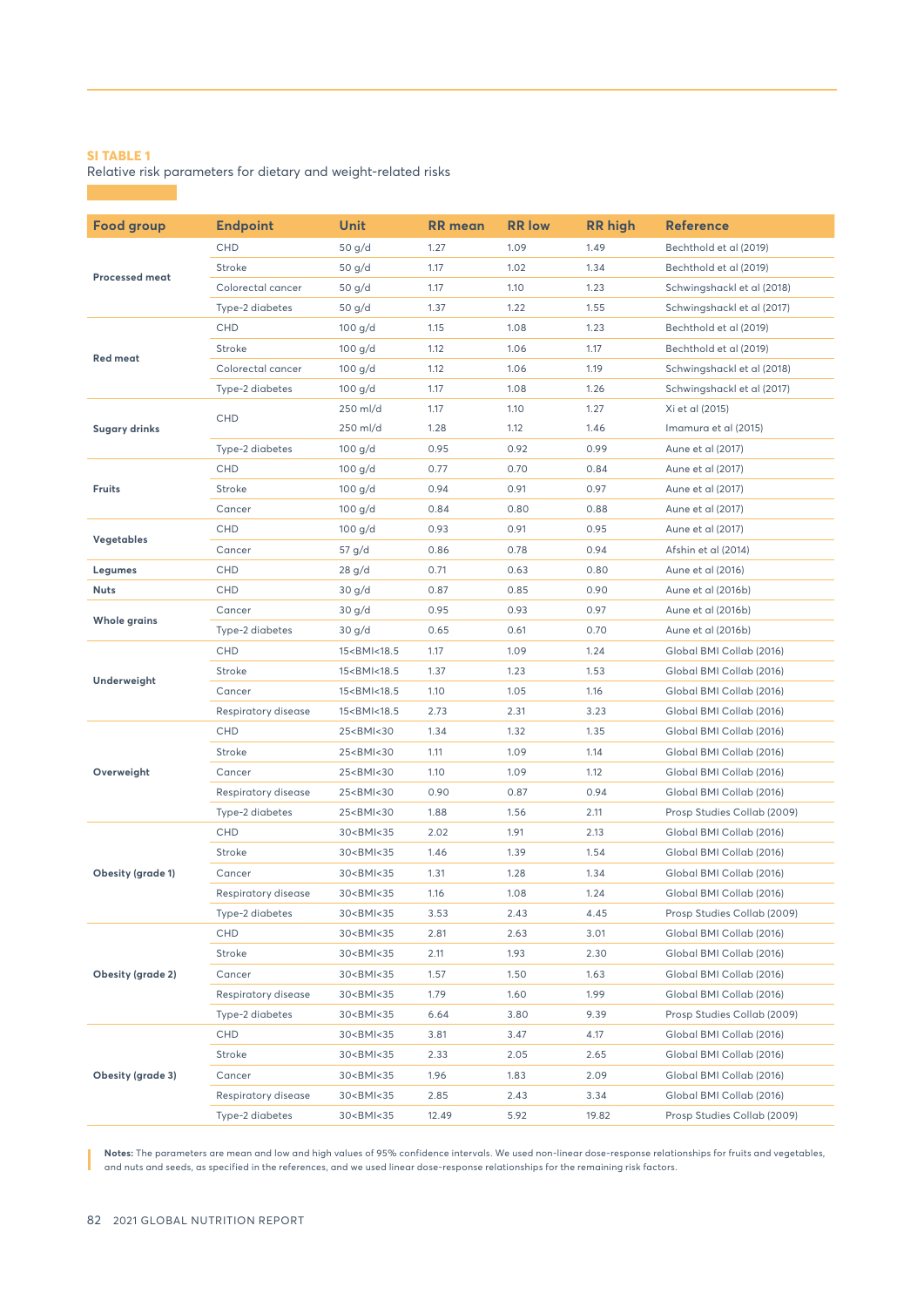Overview of existing ratings on the certainty of evidence for a statistically significant association between a risk factor and a disease endpoint

**Food group Endpoint Association Certainty of evidence Fruits** CHD **Reduction** NutriCoDE: probable or convincing NutriGrade: moderate quality of meta-evidence Stroke Reduction NutriCoDE: probable or convincing NutriGrade: moderate quality of meta-evidence Cancer Reduction WCRF: strong evidence (probable) for some cancers NutriGrade: moderate quality of meta-evidence for colorectal cancer **Vegetables** CHD Reduction NutriCoDE: probable or convincing NutriGrade: moderate quality of meta-evidence Cancer Reduction WCRF: strong evidence (probable) for non-starchy vegetables and some cancers NutriGrade: moderate quality of meta-evidence for colorectal cancer **Legumes** CHD Reduction NutriCoDE: probable or convincing NutriGrade: moderate quality of meta-evidence **Nuts and seeds** CHD Reduction NutriCoDE: probable or convincing NutriGrade: moderate quality of meta-evidence **Whole grains** CHD Reduction NutriCoDE: probable or convincing NutriGrade: moderate quality of meta-evidence Cancer Reduction WCRF: strong evidence (probable) for colorectal cancer NutriGrade: moderate quality of meta-evidence for colorectal cancer Type-2 diabetes Reduction NutriCoDE: probable or convincing NutriGrade: moderate quality of meta-evidence **Sugary drinks** CHD Reduction NutriCoDE: probable or convincing NutriGrade: moderate quality of meta-evidence Type-2 diabetes Reduction NutriCoDE: probable or convincing NutriGrade: moderate quality of meta-evidence **Red meat** CHD **Increase** NutriGrade: moderate quality of meta-evidence Stroke **Increase** NutriGrade: moderate quality of meta-evidence Cancer Increase WCRF: strong evidence (probable) for colorectal cancer increase NutriGrade: moderate quality of meta-evidence for colorectal cancer Type-2 diabetes Increase NutriCoDE: probable or convincing NutriGrade: moderate quality of meta-evidence **Processed meat** CHD Increase NutriCoDE: probable or convincing NutriGrade: moderate quality of meta-evidence Stroke **Increase** NutriGrade: moderate quality of meta-evidence Cancer **Increase** WCRF: strong evidence (convincing) for colorectal cancer NutriGrade: moderate quality of meta-evidence for colorectal cancer Type-2 diabetes Increase NutriGrade: high quality of meta-evidence

**Notes:** The ratings include those of the Nutrition and Chronic Diseases Expert Group (NutriCoDE), the World Cancer Research Fund, and NutriGrade. The ratings relate to the risk-disease associations in general, and not to the specific relative-risk factor used for those associations in this analysis. NutriCoDE = Nutrition and Chronic Diseases Expert Group. NutriGrade = Grading of Recommendations Assessment, Development, and Evaluation (GRADE) tailored to nutrition research. WCRF = World Cancer Research Fund.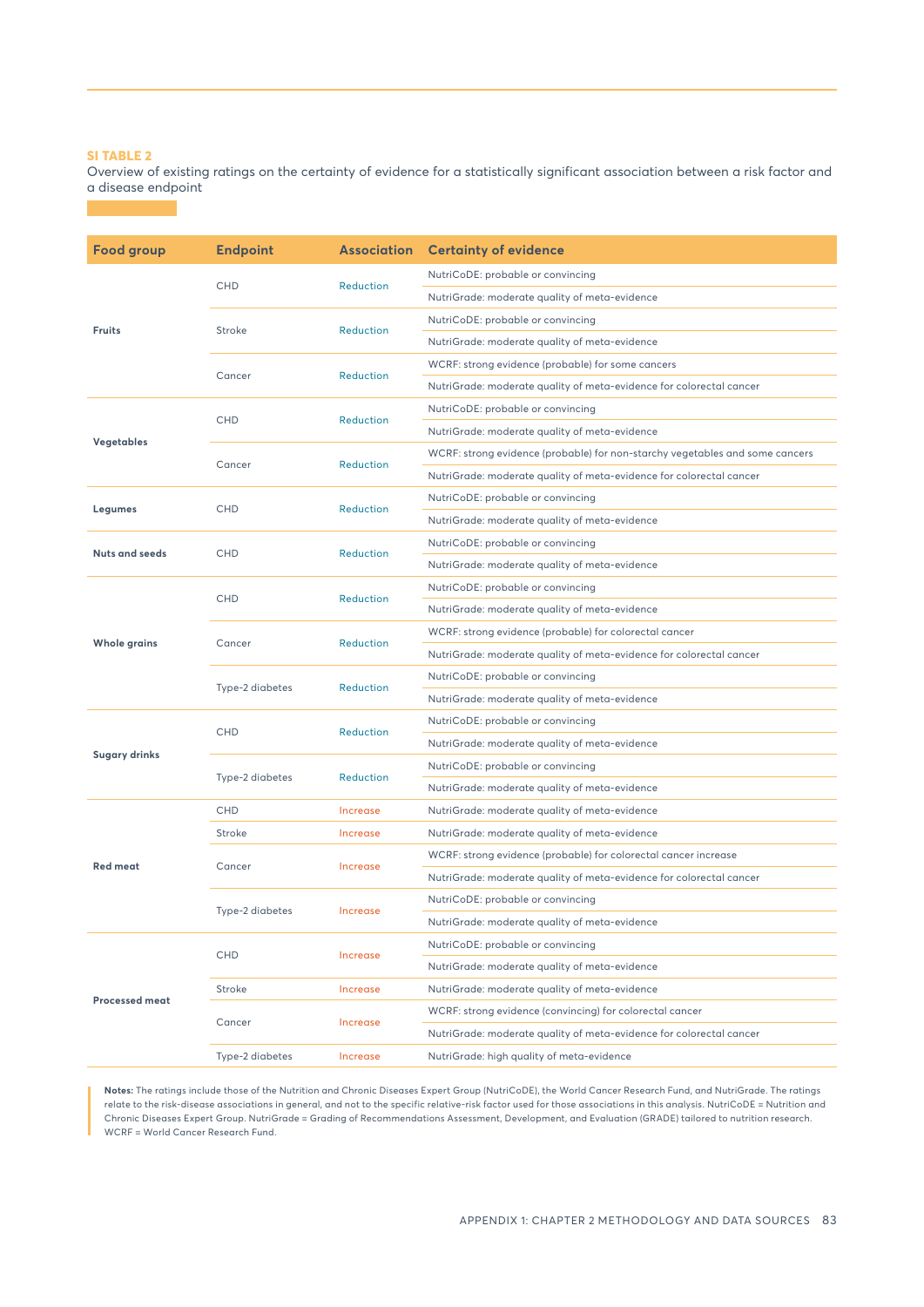## <span id="page-4-0"></span>**A2.3 Environmental analysis**

We estimated the environmental impacts of diets by using a global dataset of country and cropspecific environmental footprints for greenhouse gas emissions, cropland use, fresh-water use, and nitrogen and phosphorus application (SI Table 3).[29](#page-9-0) The footprints are based on global datasets on environmental resource use in the producing region, $30,31,32$  which have been converted to consumption-related footprints by using a food systems model that connects food production and consumption across regions. The model distinguished several steps along the food chain: primary production; trade in primary commodities; processing to oils, oil cakes and refined sugar; use of feed for animals; and trade in processed commodities and animals. It was parameterised with data from the International Model for Policy Analysis of Agricultural Commodities and Trade (IMPACT) on food production, processing factors and feed requirements for 62 agricultural commodities and 159 countries.

For greenhouse gas emissions, we used a regionalised and harmonised set of life-cycle assessments for analysing the full set of greenhouse gas emissions associated with the food system, including CO<sub>2</sub> emissions associated with land use changes. However, for the analysis of emissions in proportion to environmental limits, we focused on the non-CO $_2$  emissions of agriculture, in particular methane and nitrous oxide, in line with methodology followed by the International Panel on Climate Change and estimates of emissions trajectories in line with fulfilling the Paris Climate Agreement. In that analysis, we adopted the data on greenhouse gas emissions from country-specific analyses of methane and nitrous oxide emissions from crops and livestock. Non-CO $_{\textrm{\tiny{2}}}$  emissions of fish and seafood were calculated based on feed requirements and feed-related emissions of aquaculture, and on the ratio between wild-caught and farmed fish production.

Data on cropland and consumptive fresh-water use from surface and groundwater (also termed blue water) were adopted from the IMPACT model. To derive commodity-specific footprints, we divided use data by data on primary production, and calculated the footprints of processed goods (vegetable oils, refined sugar) by using country-specific conversion ratios, and splitting co-products (oils and oil meals) by economic value to avoid double counting. We used country-specific feed requirements for terrestrial animals to derive the cropland and fresh-water footprints for meat and dairy, and we used global feed requirements for aquaculture and the ratio between wild-caught and farmed fish production to derive the cropland and fresh-water footprints for fish and seafood. Data on total land use (which in addition to cropland also includes pasture) were adopted from a harmonised set of life-cycle assessments, and data on fertiliser application rates of nitrogen and phosphorous were adopted from the International Fertilizer Industry Association.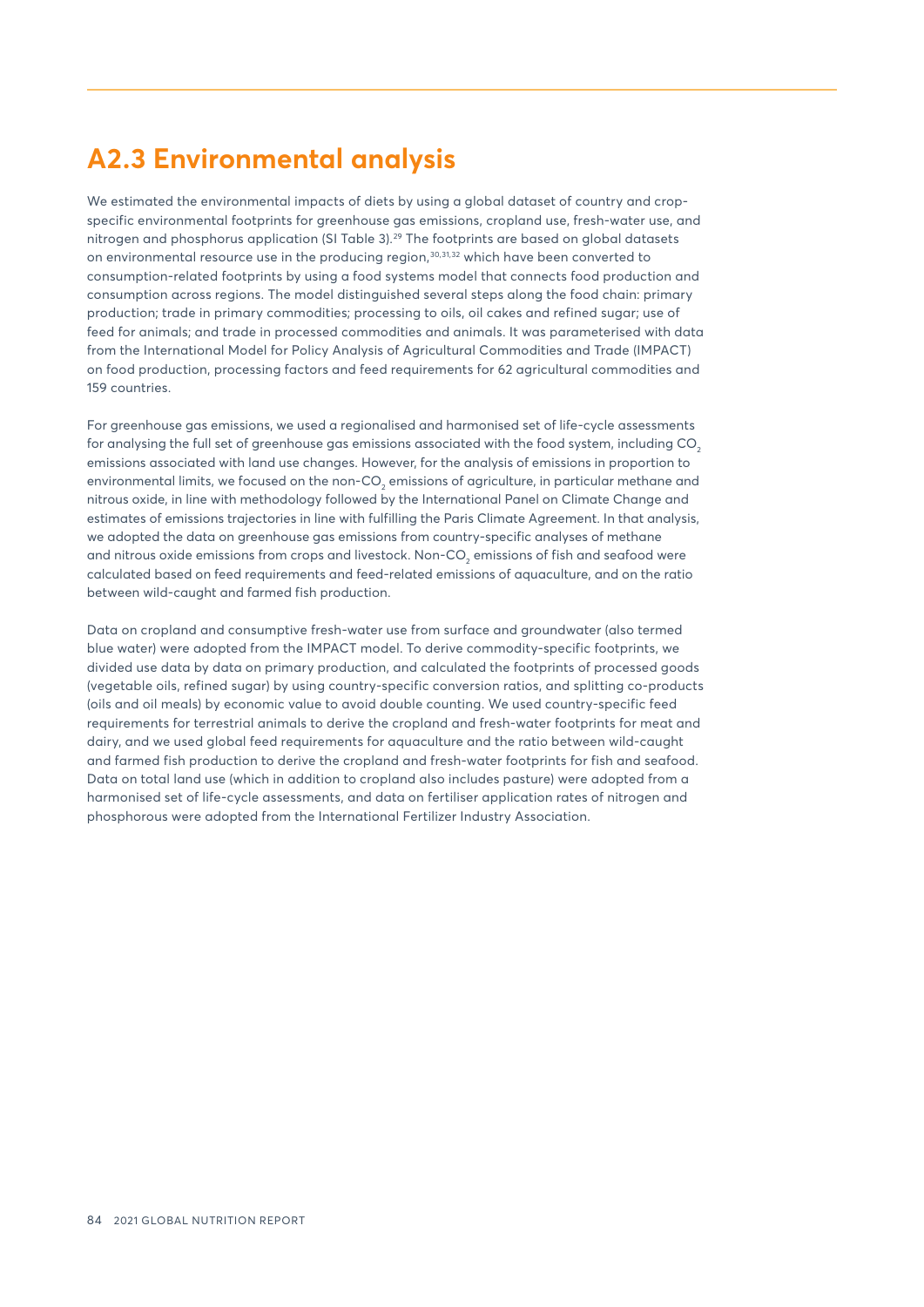Environmental footprints of food commodities, 2010 and 2050

| <b>Food groups</b> | <b>Greenhouse</b><br>gas emissions<br>(kgCO2eq/kg) |       | <b>Cropland use</b><br>(m2/kg) |      | <b>Fresh-water use</b><br>(m3/kg) |      | Nitrogen use<br>(kgN/t) |       | <b>Phosphorus use</b><br>(kgP/t) |      |
|--------------------|----------------------------------------------------|-------|--------------------------------|------|-----------------------------------|------|-------------------------|-------|----------------------------------|------|
|                    | 2010                                               | 2050  | 2010                           | 2050 | 2010                              | 2050 | 2010                    | 2050  | 2010                             | 2050 |
| Wheat              | 0.23                                               | 0.21  | 3.36                           | 2.46 | 0.49                              | 0.37 | 28.73                   | 19.78 | 4.39                             | 2.01 |
| Rice               | 1.18                                               | 0.90  | 3.51                           | 2.78 | 1.07                              | 0.89 | 36.64                   | 25.07 | 5.20                             | 2.28 |
| Maize              | 0.19                                               | 0.17  | 1.98                           | 1.40 | 0.15                              | 0.12 | 22.77                   | 14.36 | 3.57                             | 1.55 |
| Other grains       | 0.29                                               | 0.22  | 6.17                           | 4.43 | 0.17                              | 0.14 | 16.39                   | 9.82  | 2.72                             | 0.97 |
| Roots              | 0.07                                               | 0.06  | 0.69                           | 0.52 | 0.04                              | 0.04 | 3.60                    | 2.07  | 0.71                             | 0.30 |
| Legumes            | 0.23                                               | 0.19  | 11.11                          | 6.89 | 0.94                              | 0.61 | 0.00                    | 0.00  | 0.00                             | 0.00 |
| Soybeans           | 0.12                                               | 0.09  | 3.95                           | 3.14 | 0.14                              | 0.15 | 2.75                    | 1.75  | 5.88                             | 3.17 |
| Nuts & seeds       | 0.69                                               | 0.65  | 6.39                           | 5.13 | 0.43                              | 0.33 | 14.16                   | 10.84 | 2.10                             | 1.17 |
| Vegetables         | 0.06                                               | 0.07  | 0.49                           | 0.34 | 0.09                              | 0.06 | 9.55                    | 6.32  | 1.67                             | 0.81 |
| Oil crops          | 0.70                                               | 0.64  | 3.12                           | 2.37 | 0.22                              | 0.19 | 13.33                   | 8.50  | 2.86                             | 1.32 |
| Fruits (temperate) | 0.08                                               | 0.08  | 1.18                           | 0.97 | 0.33                              | 0.28 | 12.73                   | 8.57  | 1.91                             | 0.92 |
| Fruits (tropical)  | 0.09                                               | 0.10  | 0.94                           | 0.62 | 0.32                              | 0.23 | 10.27                   | 6.10  | 1.58                             | 0.70 |
| Fruits (starchy)   | 0.11                                               | 0.10  | 0.88                           | 0.59 | 0.11                              | 0.08 | 6.15                    | 3.76  | 1.05                             | 0.48 |
| Sugar              | 0.19                                               | 0.19  | 1.67                           | 1.35 | 1.22                              | 0.88 | 22.34                   | 15.26 | 3.84                             | 1.86 |
| Palm oil           | 1.85                                               | 2.03  | 3.10                           | 2.39 | 0.00                              | 0.00 | 22.34                   | 16.29 | 3.57                             | 1.85 |
| Vegetable oil      | 0.67                                               | 0.63  | 10.31                          | 8.46 | 0.47                              | 0.45 | 42.73                   | 28.19 | 11.47                            | 5.66 |
| Beef               | 36.78                                              | 40.36 | 4.21                           | 2.78 | 0.22                              | 0.17 | 27.29                   | 17.16 | 5.36                             | 2.29 |
| Lamb               | 36.73                                              | 37.21 | 6.24                           | 4.48 | 0.49                              | 0.42 | 27.52                   | 21.82 | 4.94                             | 2.47 |
| Pork               | 3.14                                               | 3.25  | 6.08                           | 4.90 | 0.35                              | 0.29 | 51.52                   | 34.19 | 8.87                             | 4.05 |
| Poultry            | 1.45                                               | 1.39  | 6.59                           | 5.18 | 0.40                              | 0.36 | 50.20                   | 36.00 | 9.02                             | 4.35 |
| Eggs               | 1.61                                               | 1.48  | 6.86                           | 5.19 | 0.44                              | 0.39 | 51.22                   | 35.09 | 8.81                             | 4.18 |
| Milk               | 1.28                                               | 1.39  | 1.34                           | 1.01 | 0.08                              | 0.08 | 6.32                    | 4.63  | 1.58                             | 0.78 |
| Shellfish          | 0.03                                               | 0.04  | 0.36                           | 0.46 | 0.03                              | 0.04 | 2.19                    | 2.39  | 0.50                             | 0.40 |
| Fish (freshwater)  | 0.12                                               | 0.12  | 1.51                           | 1.37 | 0.10                              | 0.10 | 11.26                   | 8.39  | 2.37                             | 1.29 |
| Fish (pelagic)     | 0.00                                               | 0.00  | 0.00                           | 0.00 | 0.00                              | 0.00 | 0.00                    | 0.00  | 0.00                             | 0.00 |
| Fish (demersal)    | 0.01                                               | 0.01  | 0.13                           | 0.20 | 0.01                              | 0.01 | 0.75                    | 0.99  | 0.19                             | 0.18 |

**Notes:** Values shown are global averages per kilogram of product. Footprints for animal products represent feed- related impacts, except for greenhouse gas emissions of livestock, which also have a direct component. Footprints for fish and seafood represent feed-related impacts of aquaculture production weighted by total production volumes. The global averages account for expected efficiency improvements, such as improved feed for livestock, and changes in production by 2050, such as increases in extensive beef production in middle-income countries. The analysis is based on country-specific values.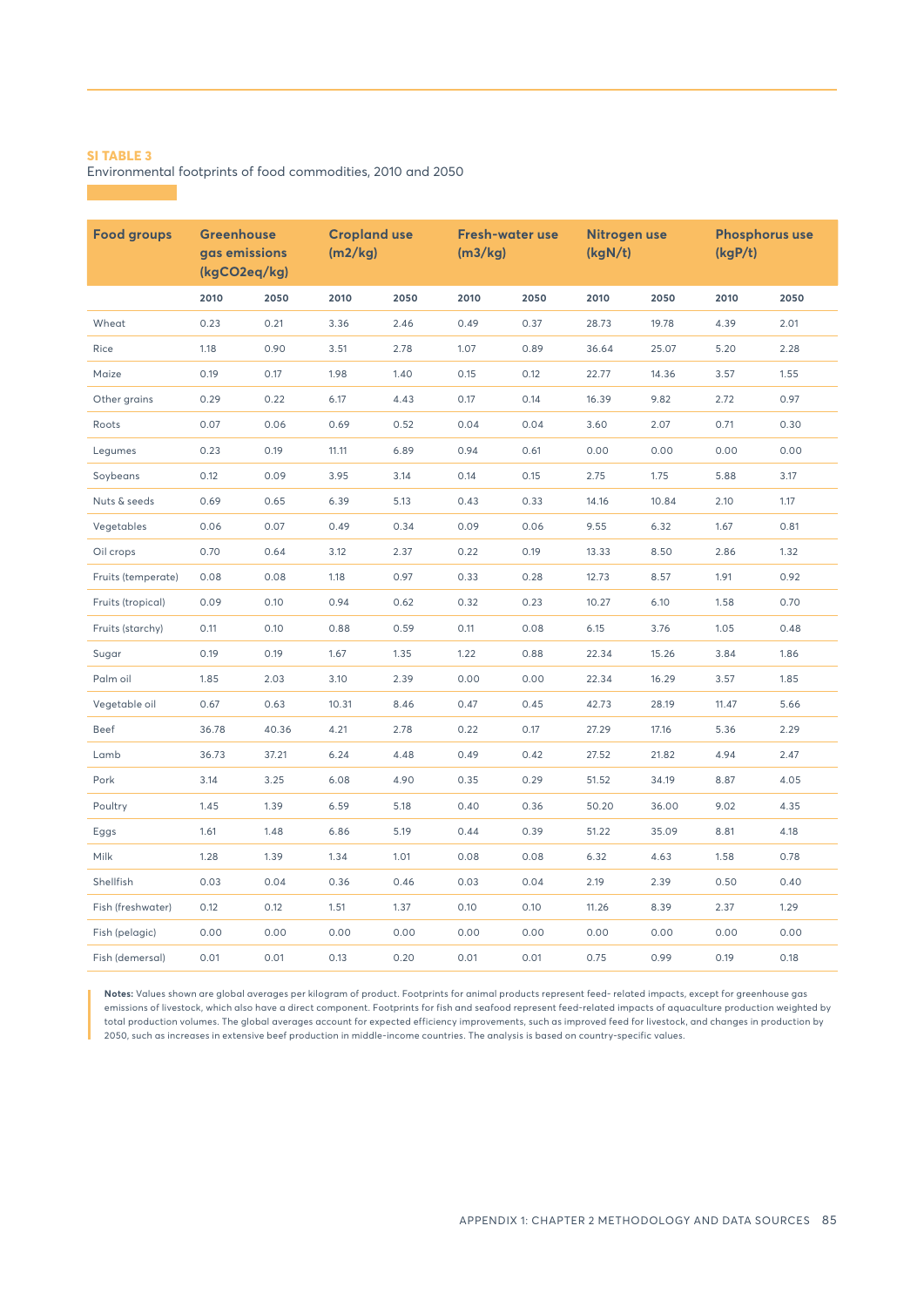# <span id="page-6-0"></span>**A2.4 Global health and environmental targets**

We analysed whether diets were in line with global health and environmental targets by modelling their universal adoption across all countries for which we have consumption and environmental data. With the exception of the proportional NCD target, all targets were expressed in absolute terms, e.g. not exceeding global greenhouse gas emissions (related to food consumption) of a certain amount. In context of these absolute targets, the rationale of the global sustainability test is to assess whether global targets can be met without imposing exceptions for one country or group of countries. From this equity perspective, a country whose diet fails the test is, in effect, outsourcing its responsibility towards fulfilling the target, and other countries would have to divert from its diet to meet it.

The targets included are the Sustainable Development Goal of reducing premature mortality from NCDs by a third, the Paris Agreement to limit global warming to below 2°C, the Aichi Biodiversity Target of limiting the rate of land- use change, as well as the Sustainable Development Goals and planetary boundaries related to fresh-water use, and nitrogen and phosphorus pollution (SI Table 4).

For deriving the target values, we isolated the diet-related portion of the different health and environmental targets, such as the emissions budget allocated to food production under a climate stabilisation pathway in line with fulfilling the Paris Climate Agreement,<sup>[33](#page-9-0)</sup> which mirrored how the planetary boundaries for the food system were derived from the overall boundary values. For NCD risks, we took into account what proportion of NCD risks are due to dietary risks.<sup>[34](#page-9-0)</sup> When targets were expressed for future years, we used projections of environmental footprints that included improvements in technologies and management practices, including reductions in food loss and waste, along a middle-of-the-road socioeconomic development pathway. We summarise the derivation of the target values in SI Table 4.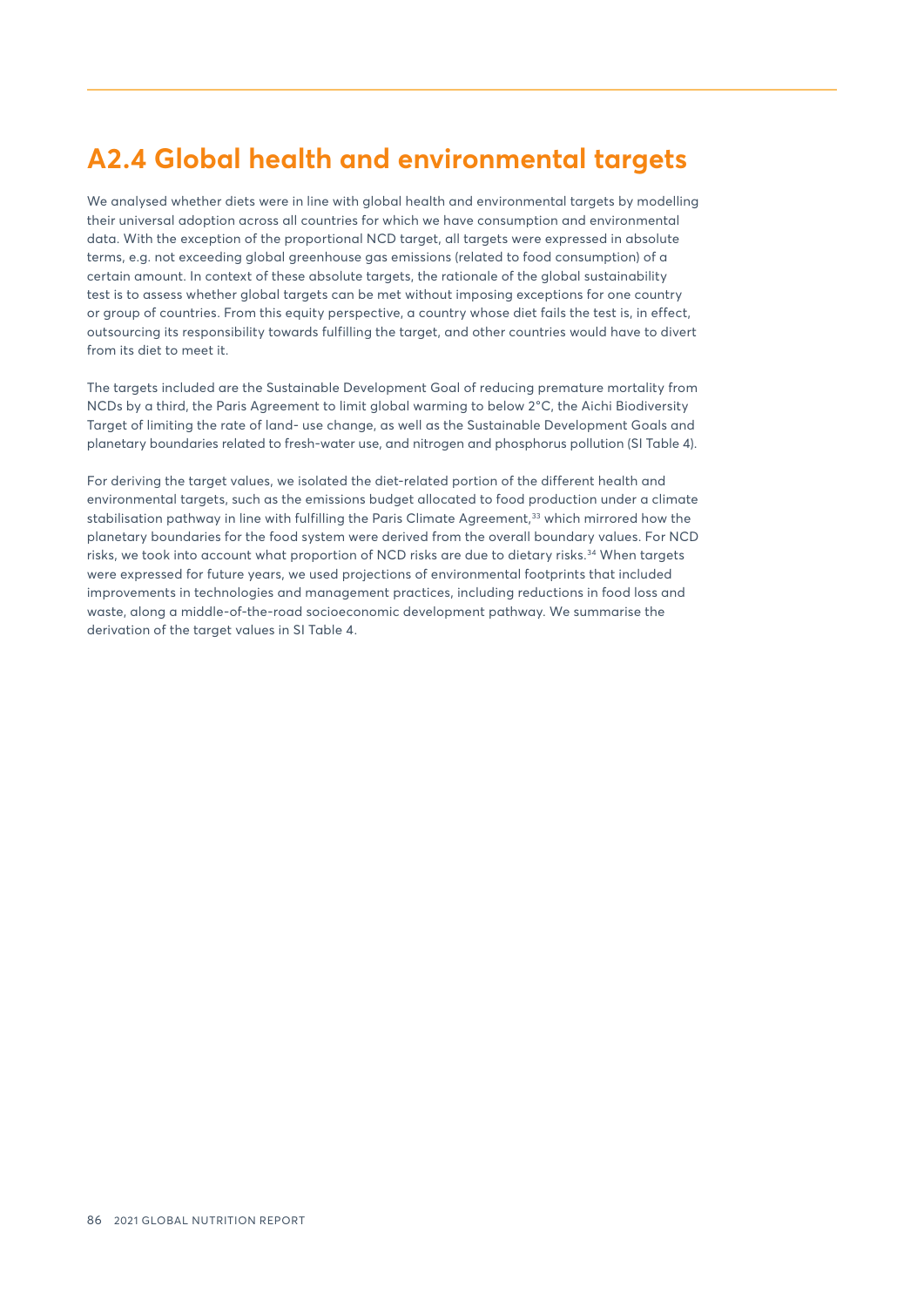### Overview of global health and environmental targets and their derivation

| <b>Global targets</b>            | <b>Comment</b>                                                                                                                                                                                                                                                                                                                                                | Implementation                                                                                                                                                                                                                                                                                                                                                                                                                                                                               |
|----------------------------------|---------------------------------------------------------------------------------------------------------------------------------------------------------------------------------------------------------------------------------------------------------------------------------------------------------------------------------------------------------------|----------------------------------------------------------------------------------------------------------------------------------------------------------------------------------------------------------------------------------------------------------------------------------------------------------------------------------------------------------------------------------------------------------------------------------------------------------------------------------------------|
| <b>NCD</b> Agenda                | Sustainable Development Goal (SDG) 3.4 is to "reduce<br>by one third premature mortality from NCDs through<br>prevention and treatment, and promote mental health<br>and wellbeing", which builds on the World Health<br>Organization (WHO) "25x25" NCD target.                                                                                               | According to the Global Burden of Disease project (GBD<br>2017), imbalanced diets and weight contribute more<br>than half to preventable causes of NCD deaths (the rest<br>is tobacco, alcohol and low physical activity). Applying<br>this proportion to overall reductions yields a target for<br>diet-related reductions of around 18.5%.                                                                                                                                                 |
| Paris Climate Agreement          | The Paris Agreement's long-term goal is to keep the<br>increase in global average temperature to well below 2°C<br>above pre-industrial levels; and to limit the increase to<br>1.5°C, since this would substantially reduce the risks and<br>effects of climate change. The goal is reflected in SDG 13<br>and in the planetary boundary for climate change. | The target for agricultural emissions in line with the<br>2°C target was derived as 4.7 (4.3-5.3) GtCO2-eq<br>(Wollenberg et al, 2016; Springmann et al, 2018). We<br>adjusted this value for the proportion of emissions<br>related specifically to food consumption (92% of<br>emissions of the whole food system, according to<br>Springmann et al, 2018).                                                                                                                                |
| Aichi Biodiversity Targets       | Target 5: By 2020, the rate of loss of all natural<br>habitats, including forests, is at least halved and where<br>feasible brought close to zero, and degradation and<br>fragmentation is significantly reduced. The target is<br>related to SDG 15 and the planetary boundary for land-<br>system change.                                                   | Contribute to target by not increasing pressure to<br>convert natural land into cropland (or pastures), in<br>line with the food-related planetary boundary for<br>land-systems change (Steffen et al, 2015; Springmann<br>et al, 2018). The planetary boundary value was set to<br>the extent of current cropland (+/-16%). We internally<br>recalculated the value for consistency with the baseline<br>parameters and our focus on food available for<br>consumption (9.9Mkm2, 8.3-11.5). |
| SDG target on water withdrawals  | SDG 6.4: By 2030, substantially increase water-use<br>efficiency across all sectors and ensure sustainable<br>withdrawals and supply of freshwater to address water<br>scarcity and substantially reduce the number of people<br>suffering from water scarcity. The goal is in line with the<br>planetary boundary for fresh-water use.                       | Adopt the food-related planetary-boundary target of<br>maintaining environmental flow requirements by limiting<br>agricultural fresh-water use to below 2,000km3, with a<br>range of 800-3,350 km3 (Springmann et al, 2018). We<br>adjusted the value for the proportion of the food system<br>attributed to diets (1,600km3, 640-2,600).                                                                                                                                                    |
| SDG target on nutrient pollution | SDG 14.1: By 2025, prevent and significantly reduce<br>marine pollution of all kinds, in particular from land-<br>based activities, including marine debris and nutrient<br>pollution. The goal is in line with the planetary boundary<br>for biogeochemical flows of nitrogen and phosphorus.                                                                | Adopt the food-related planetary-boundary target for<br>nitrogen and phosphorus application in line with limiting<br>eutrophication risk (de Vries et al, 2013; Springmann<br>et al, 2018). We recalculated the value for our focus on<br>consumption-related impacts by applying the original<br>risk fractions to estimates of baseline use, which yielded<br>target values of 51TgN (38-83) and 11TgP (5.6-12.9).                                                                         |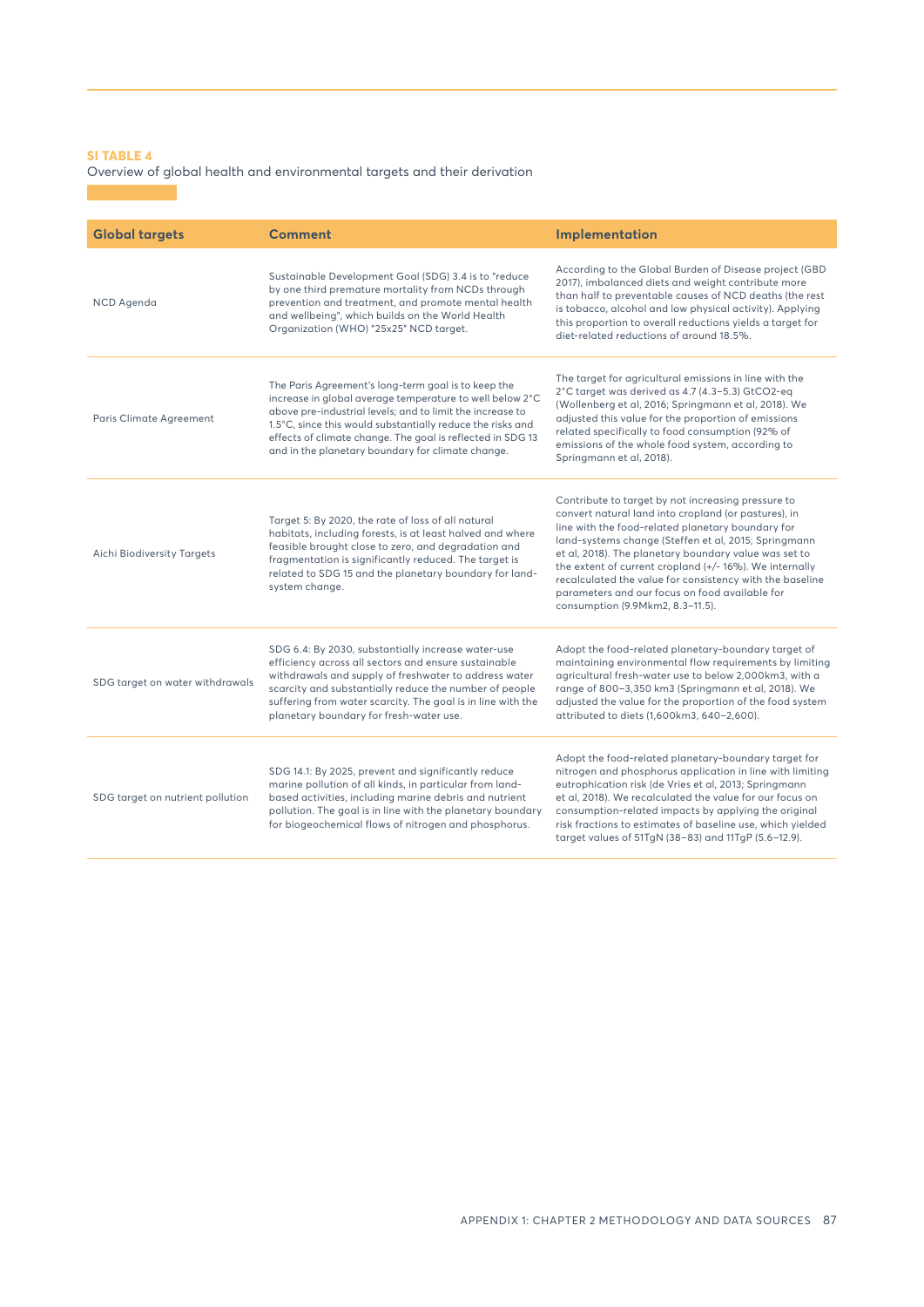# <span id="page-8-0"></span>**NOTES**

# **Appendix 1**

- [1](#page-0-0) Murray CJL, Ezzati M, Lopez AD, Rodgers A, Van der Hoorn S. Comparative quantification of health risks: conceptual framework and methodological issues. Popul Health Metr 2003; 1: 1.
- [2](#page-0-0) Lim SS, Vos T, Flaxman AD, et al. A comparative risk assessment of burden of disease and injury attributable to 67 risk factors and risk factor clusters in 21 regions, 1990–2010: a systematic analysis for the Global Burden of Disease Study 2010. Lancet 2012; 380: 2224–60.
- [3](#page-0-0) Forouzanfar MH, Alexander L, Anderson HR, et al. Global, regional, and national comparative risk assessment of 79 behavioural, environmental and occupational, and metabolic risks or clusters of risks in 188 countries, 1990–2013: a systematic analysis for the Global Burden of Disease Study 2013. Lancet 2015; 386: 2287–323.
- [4](#page-0-0) Murray CJL, Ezzati M, Flaxman AD, et al. GBD 2010: design, definitions, and metrics. Lancet 2012; 380: 2063–6.
- [5](#page-0-0) Miller V, Singh GM, Onopa J, et al. Global Dietary Database 2017: data availability and gaps on 54 major foods, beverages and nutrients among 5.6 million children and adults from 1220 surveys worldwide. BMJ Glob Health 2021; 6: e003585.
- [6](#page-0-0) Wang H, Abbas KM, Abbasifard M, et al. Global age-sex-specific fertility, mortality, healthy life expectancy (HALE), and population estimates in 204 countries and territories, 1950–2019: a comprehensive demographic analysis for the Global Burden of Disease Study 2019. Lancet 2020; 396: 1160–203.
- [7](#page-0-0) NCD Risk Factor Collaboration (NCD-RisC). Trends in adult body-mass index in 200 countries from 1975 to 2014: a pooled analysis of 1698 population-based measurement studies with 19·2 million participants. Lancet 2016; 387: 1377–96.
- [8](#page-1-0) Afshin A, Micha R, Khatibzadeh S, Mozaffarian D. Consumption of nuts and legumes and risk of incident ischemic heart disease, stroke, and diabetes: a systematic review and meta-analysis. Am J Clin Nutr 2014; ajcn.076901.
- [9](#page-1-0) Aune D, Keum N, Giovannucci E, et al. Nut consumption and risk of cardiovascular disease, total cancer, all-cause and cause-specific mortality: a systematic review and dose-response meta-analysis of prospective studies. BMC Med 2016; 14: 207.
- [10](#page-1-0) Aune D, Giovannucci E, Boffetta P, et al. Fruit and vegetable intake and the risk of cardiovascular disease, total cancer and all-cause mortality – a systematic review and dose-response meta-analysis of prospective studies. Int J Epidemiol 2016 (published online 18 March).
- [11](#page-1-0) Schwingshackl L, Hoffmann G, Lampousi AM, et al. Food groups and risk of type 2 diabetes mellitus: a systematic review and meta-analysis of prospective studies. Eur J Epidemiol 2017; 32: 363–75.
- [12](#page-1-0) Schwingshackl L, Schwedhelm C, Hoffmann G, et al. Food groups and risk of colorectal cancer. Int J Cancer 2018; 142: 1748–58.
- [13](#page-1-0) Global BMI Mortality Collaboration. Body- mass index and all-cause mortality: individual-participant-data meta-analysis of 239 prospective studies in four continents. Lancet 2016; 388: 776–86.
- [14](#page-1-0) Aune D, Keum N, Giovannucci E, et al. Whole grain consumption and risk of cardiovascular disease, cancer, and all cause and cause specific mortality: systematic review and dose-response meta-analysis of prospective studies. BMJ 2016; 353: i2716.
- [15](#page-1-0) Imamura F, O'Connor L, Ye Z, et al. Consumption of sugar sweetened beverages, artificially sweetened beverages, and fruit juice and incidence of type 2 diabetes: systematic review, meta-analysis, and estimation of population attributable fraction. BMJ 2015; 351: h3576.
- [16](#page-1-0) Xi B, Huang Y, Reilly KH, et al. Sugar-sweetened beverages and risk of hypertension and CVD: a doseresponse meta-analysis. Br J Nutr 2015; 113: 709–17.
- [17](#page-1-0) Xun P, Qin B, Song Y, et al. Fish consumption and risk of stroke and its subtypes: accumulative evidence from a meta-analysis of prospective cohort studies. Eur J Clin Nutr 2012; 66: 1199–207.
- [18](#page-1-0) Zhao L-G, Sun J-W, Yang Y, Ma X, Wang Y-Y, Xiang Y-B. Fish consumption and all- cause mortality: a metaanalysis of cohort studies. Eur J Clin Nutr 2016; 70: 155–61.